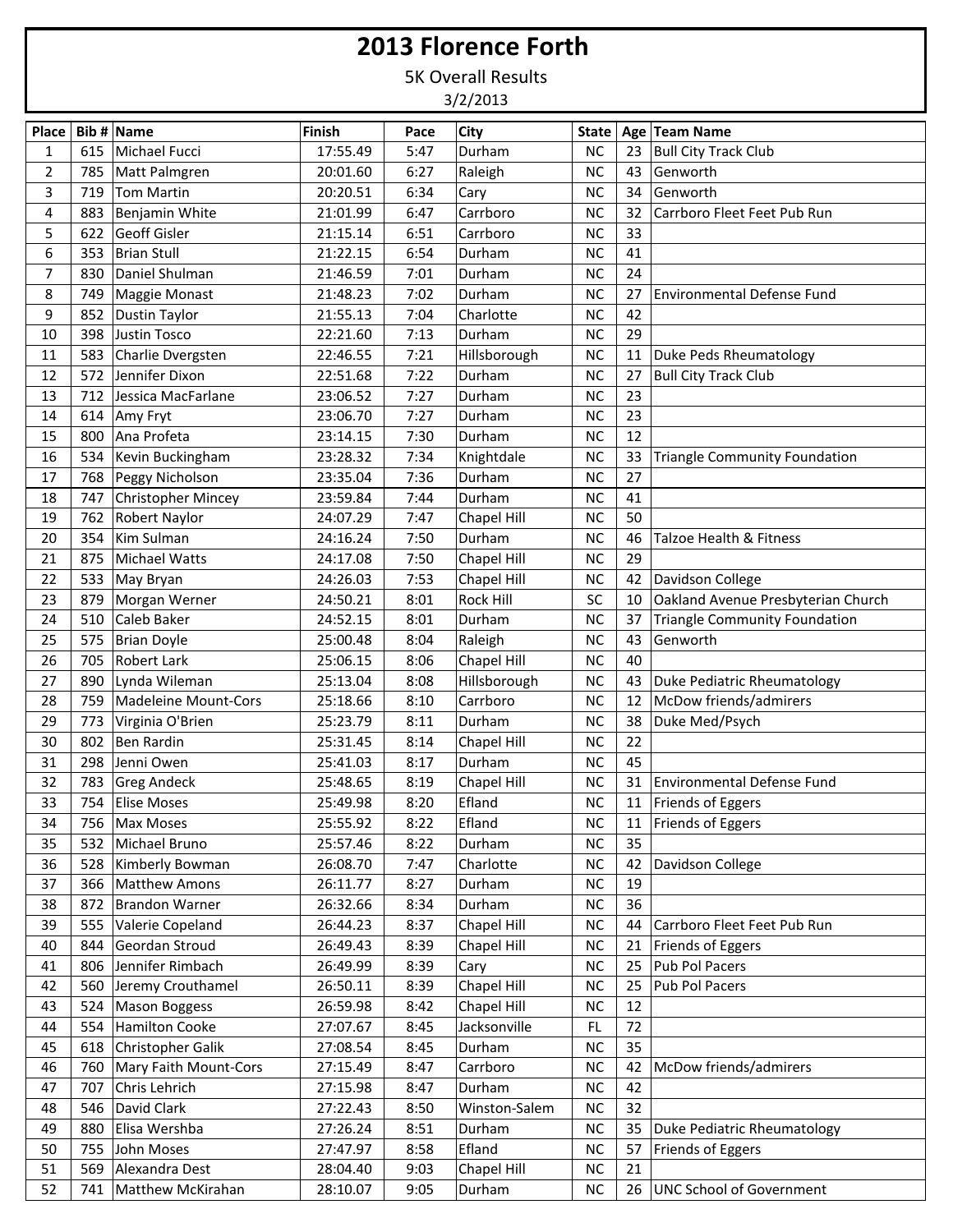| Place    |            | Bib # $\vert$ Name          | Finish               | Pace         | City                     | <b>State</b>           |                | Age Team Name                     |
|----------|------------|-----------------------------|----------------------|--------------|--------------------------|------------------------|----------------|-----------------------------------|
| 53       | 644        | Lylah Guzynski              | 28:10.09             | 9:05         | Durham                   | <b>NC</b>              | 13             |                                   |
| 54       | 893        | <b>Brandon Wolford</b>      | 28:28.97             | 9:11         | Wytheville               | VA                     | 25             | Goff Family                       |
| 55       | 636        | Jenna Gregory               | 28:29.44             | 9:11         | Wytheville               | VA                     | 20             | <b>Goff Family</b>                |
| 56       | 692        | Anna Kasibhatla             | 28:33.35             | 9:13         | Durham                   | <b>NC</b>              | 15             | First Presbyterian Church         |
| 57       | 598        | Vinton Euler                | 28:33.52             | 9:13         | Durham                   | <b>NC</b>              | 8              |                                   |
| 58       | 744        | Laura Meissner              | 28:34.86             | 9:13         | Raleigh                  | <b>NC</b>              | 41             |                                   |
| 59       | 643        | Linda Guzynski              | 28:35.85             | 9:13         | Durham                   | <b>NC</b>              | 47             |                                   |
| 60       | 634        | <b>Beth Graham</b>          | 28:43.02             | 9:16         | <b>Wake Forest</b>       | <b>NC</b>              | 38             | Duke Pediatric PT & OT            |
| 61       | 899        | Irene Zhang                 | 28:43.27             | 9:16         | Durham                   | <b>NC</b>              | 13             |                                   |
| 62       | 805        | Hunter Richards             | 28:46.98             | 9:17         | <b>Rock Hill</b>         | SC                     | 11             |                                   |
| 63       | 784        | Lacy McMahon                | 28:48.59             | 9:17         | Raleigh                  | <b>NC</b>              | 38             |                                   |
| 64       | 677        | Karin Hoyt                  | 28:48.73             | 9:17         | Durham                   | <b>NC</b>              | 40             |                                   |
| 65       | 568        | <b>Thomas DePeal</b>        | 28:51.88             | 9:18         | Durham                   | <b>NC</b>              | 45             |                                   |
| 66       | 595        | Miles Engell                | 28:54.46             | 9:19         | Raleigh                  | <b>NC</b>              | 43             | Davidson College                  |
| 67       | 689        | Norma Joyner                | 28:56.13             | 9:20         | Raleigh                  | <b>NC</b>              | 40             |                                   |
| 68       | 761        | David Mountain              | 29:00.54             | 9:21         | Durham                   | <b>NC</b>              | 46             |                                   |
| 69       | 839        | Laura Stanziale             | 29:11.18             | 9:25         | Raleigh                  | <b>NC</b>              | 35             |                                   |
| 70       | 563        | <b>Webb Cummings</b>        | 29:16.53             | 9:26         | Durham                   | <b>NC</b>              | $\overline{7}$ |                                   |
| 71       | 562        | Drew Cummings               | 29:16.64             | 9:26         | Durham                   | <b>NC</b>              | 40             |                                   |
| 72       | 708        | Heather Leigh               | 29:23.23             | 9:29         | Hillsborough             | <b>NC</b>              | 29             |                                   |
| 73       | 660        | JoAnna Heineck              | 29:23.74             | 9:29         | Durham                   | <b>NC</b>              | 29             |                                   |
| 74       | 676        | Marya Howell                | 29:24.73             | 9:29         | Davidson                 | <b>NC</b>              | 43             | Davidson College                  |
| 75       | 542        | <b>Randy Chambers</b>       | 29:27.10             | 9:30         | Durham                   | <b>NC</b>              | 42             |                                   |
| 76       | 541        | <b>Heather Chambers</b>     | 29:27.56             | 9:30         | Durham                   | <b>NC</b>              | 43             |                                   |
| 77       | 527        | Harrison Bowman             | 29:39.84             | 9:34         | Charlotte                | <b>NC</b>              | 9              |                                   |
| 78       | 661        | <b>Toby Heineck</b>         | 29:48.63             | 9:37         | Durham                   | <b>NC</b>              | 28             |                                   |
| 79       | 654        | Katie Rose Hand             | 29:50.19             | 9:37         | Chapel Hill              | <b>NC</b>              | 15             | Team Gold Hand                    |
| 80       | 787        | Lili Parrish                | 29:54.24             | 9:39         | Chapel Hill<br>Charlotte | <b>NC</b><br><b>NC</b> | 23<br>41       |                                   |
| 81<br>82 | 525<br>832 | Aaron Bowman<br>Cindy Soloe | 30:09.19<br>30:10.41 | 9:44<br>9:44 | Durham                   | <b>NC</b>              | 41             | George Watts friends              |
| 83       | 782        | Carrie Painter              | 30:10.42             | 9:44         | Durham                   | NC                     | 41             |                                   |
| 84       | 887        | Jenna Whittington           | 30:14.06             | 9:45         | Dunn                     | <b>NC</b>              | 17             | Team Ellen Whittington            |
| 85       | 746        | David Mills                 | 30:18.35             | 9:46         | Durham                   | NC                     | 44             |                                   |
| 86       | 587        | Nancy Jane Earnhardt        | 30:18.79             | 9:46         | Raleigh                  | NС                     | 33             |                                   |
| 87       | 552        | Ryan Cook                   | 30:18.96             | 9:46         | Raleigh                  | <b>NC</b>              | 30             |                                   |
| 88       | 873        | Amanda Watson               | 30:21.21             | 9:47         | <b>Bahama</b>            | NC                     | 34             | <b>Watts Friends</b>              |
| 89       | 597        | Kurt Euler                  | 30:25.17             | 9:49         | Durham                   | <b>NC</b>              | 39             |                                   |
| 90       | 881        | Heidi Westbrook             | 30:27.52             | 9:49         | Durham                   | <b>NC</b>              | 30             |                                   |
| 91       | 608        | Ketti Flickinger            | 30:29.74             | 9:50         | Durham                   | <b>NC</b>              | 31             | <b>RunBuds</b>                    |
| 92       | 607        | Chad Flickinger             | 30:30.04             | 9:50         | Durham                   | <b>NC</b>              | 33             | <b>RunBuds</b>                    |
| 93       | 621        | Raphael Ginsberg            | 30:34.87             | 9:52         | Durham                   | <b>NC</b>              | 35             |                                   |
| 94       | 851        | Zoe Tallmadge               | 30:38.96             | 9:53         | Durham                   | <b>NC</b>              | 12             |                                   |
| 95       | 829        | <b>Emily Sharples</b>       | 30:39.19             | 9:53         | Durham                   | <b>NC</b>              | 28             | Duke Law Canning Canterers        |
| 96       | 791        | <b>Abby Phillips</b>        | 30:39.21             | 9:53         | Cary                     | NC                     | 29             | Duke Law Canning Canterers        |
| 97       | 620        | Randi Garrett               | 30:42.39             | 9:54         | <b>Holly Springs</b>     | <b>NC</b>              | 39             |                                   |
| 98       | 827        | Sarah Schoenherr            | 30:43.02             | 9:55         | Carrboro                 | <b>NC</b>              | 29             |                                   |
| 99       | 518        | Hannah Bernhardt            | 30:43.36             | 9:55         | Durham                   | NC                     | 9              | George Watts friends              |
| 100      | 517        | Emily Bernhardt             | 30:43.46             | 9:55         | Durham                   | NC                     | 38             | George Watts friends              |
| 101      | 703        | Lindsay Knell               | 30:46.79             | 9:55         | <b>Chapel Hill</b>       | <b>NC</b>              | 29             |                                   |
| 102      | 612        | John Franklin               | 30:48.38             | 9:56         | Wake Forest              | <b>NC</b>              | 28             |                                   |
| 103      | 556        | <b>Tom Cors</b>             | 30:53.41             | 9:58         | Carrboro                 | <b>NC</b>              | 43             | McDow friends/admirers            |
| 104      | 650        | Jordan Hall                 | 30:58.18             | 9:59         | <b>Indian Trail</b>      | <b>NC</b>              | 14             | Duke Pediatric Rheumatology       |
| 105      | 531        | Suzanne Brown               | 30:59.04             | 9:59         | Kannapolis               | NC                     | 43             | Davidson College                  |
| 106      | 891        | Tom Wileman                 | 30:59.34             | 9:59         | Hillsborough             | <b>NC</b>              | 10             | Duke Pediatric Rheumatology       |
| 107      | 502        | Jordan Adkins               | 31:00.57             | 10:00        | Raleigh                  | <b>NC</b>              | 28             | <b>Duke Law Canning Canterers</b> |
| 108      | 512        | Samuel Bartlett             | 31:18.71             | 10:06        | Durham                   | $NC$                   | 8              | McDow friends/admirers            |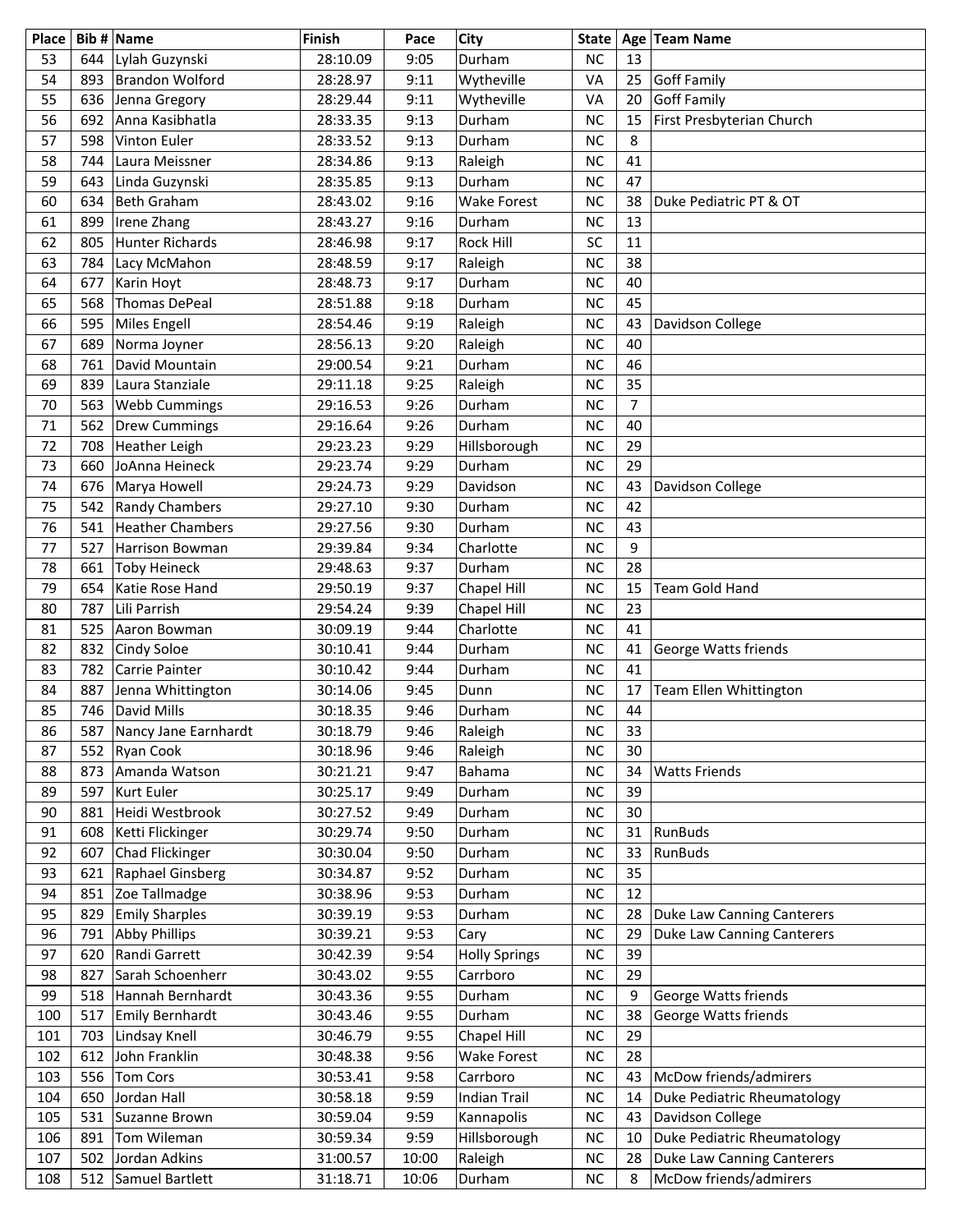| Place      |            | Bib # Name                          | Finish               | Pace           | City                 | <b>State</b>           |          | Age Team Name                        |
|------------|------------|-------------------------------------|----------------------|----------------|----------------------|------------------------|----------|--------------------------------------|
| 109        | 511        | Kathleen Bartlett                   | 31:19.08             | 10:06          | Durham               | <b>NC</b>              | 38       | McDow friends/admirers               |
| 110        | 513        | <b>Tucker Bartlett</b>              | 31:19.51             | 10:06          | Durham               | <b>NC</b>              | 40       | McDow friends/admirers               |
| 111        | 662        | Daniel Henderson                    | 31:28.55             | 10:09          | Durham               | <b>NC</b>              | 31       |                                      |
| 112        | 635        | <b>Heather Graham</b>               | 31:31.81             | 10:10          | Durham               | <b>NC</b>              | 41       | <b>Trinity Park Tribe</b>            |
| 113        | 892        | Laurie Williamson                   | 31:31.83             | 10:10          | Durham               | <b>NC</b>              | 38       | <b>Trinity Park Tribe</b>            |
| 114        | 632        | <b>Adam Rust</b>                    | 31:32.74             | 10:10          | Durham               | <b>NC</b>              | 44       |                                      |
| 115        | 633        | John Rust                           | 31:32.81             | 10:10          | Durham               | <b>NC</b>              | 9        |                                      |
| 116        | 882        | Rowdy Westbrook                     | 31:35.47             | 10:11          | Durham               | <b>NC</b>              | 32       |                                      |
| 117        | 867        | London Wa                           | 31:39.99             | 10:13          | Durham               | <b>NC</b>              | 38       |                                      |
| 118        |            | 574 Julie Doring                    | 31:51.97             | 10:16          | Durham               | <b>NC</b>              | 38       |                                      |
| 119        | 767        | Cora Nicholson                      | 31:55.96             | 10:18          | Rock Hill            | SC                     | 31       |                                      |
| 120        | 753        | Kendall Morgan                      | 31:58.06             | 10:19          | Durham               | <b>NC</b>              | 38       |                                      |
| 121        | 586        | Jeff Dvergsten                      | 32:10.65             | 10:23          | Hillsborough         | <b>NC</b>              | 49       | Duke Peds Rheumatology               |
| 122        | 720        | Sarah Martindell                    | 32:23.78             | 10:27          | Durham               | <b>NC</b>              | 26       | <b>Duke Divinity School</b>          |
| 123        | 526        | Elizabeth Bowman                    | 32:24.36             | 10:27          | Charlotte            | <b>NC</b>              | 0        |                                      |
| 124        | 860        | Katelyn Van Mater                   | 32:30.09             | 10:29          | Hillsborough         | <b>NC</b>              | 7        | Duke Pediatric Rheumatology          |
| 125        | 858        | <b>Heather Van Mater</b>            | 32:31.05             | 10:29          | Hillsborough         | <b>NC</b>              | 38       | Duke Pediatric Rheumatology          |
| 126        | 843        | Leslie Strong                       | 32:37.97             | 10:31          | Mebane               | <b>NC</b>              | 44       |                                      |
| 127        | 514        | Joanna Bell                         | 32:38.61             | 10:32          | Raleigh              | <b>NC</b>              | 24       | Duke Law Canning Canterers           |
| 128        | 862        | Lauren Vejvoda                      | 32:47.91             | 10:35          | Chapel Hill          | <b>NC</b>              | 28       | <b>George Watts friends</b>          |
| 129        | 876        | Lucas Weber                         | 32:50.19             | 10:35          | Durham               | <b>NC</b>              | 32       |                                      |
| 130        | 694        | Caleb Keaveney                      | 32:58.89             | 10:38          | Durham               | <b>NC</b>              | 11       | Friends of Eggers                    |
| 131        | 601        | Leah Farley Monahan                 | 33:01.22             | 10:39          | Durham               | <b>NC</b>              | 36       |                                      |
| 132        | 543        | Jamie Chambliss                     | 33:01.45             | 10:39          | Durham               | <b>NC</b>              | 40       |                                      |
| 133        | 397        | <b>Joy Nicol</b>                    | 33:05.44             | 10:40          | Durham               | <b>NC</b>              | 43       |                                      |
| 134        | 668        | Sharon Hirsch                       | 33:33.40             | 10:49          | Durham               | <b>NC</b>              | 47       |                                      |
| 135        | 664        | Jessica Hendricks                   | 33:35.86             | 10:50          | Raleigh              | <b>NC</b>              | 27       |                                      |
| 136        | 659        | Marilyn Hedgpeth                    | 33:45.67             | 10:53          | Durham               | <b>NC</b>              | 59       | First Presbyterian Church            |
| 137        | 731        | Laura McDow                         | 33:47.29             | 10:54          | Durham               | <b>NC</b>              | 9        | Florence's Sister                    |
| 138        | 655        | Ashley Hardin                       | 33:52.78             | 10:55          | Raleigh              | <b>NC</b>              | 27       | Comfort Zone Camp                    |
| 139        | 550        | Camden Cook                         | 33:55.53             | 10:56          | Carrboro             | <b>NC</b>              | 45       |                                      |
| 140        | 671        | Melissa Hlavac                      | 33:56.89             | 10:57          | Chapel Hill          | <b>NC</b>              | 39       |                                      |
| 141        | 549        | Amy Conkling                        | 33:58.29             | 10:57          | Raleigh              | <b>NC</b>              | 21       |                                      |
| 142        | 828        | Sarah Shadron                       | 33:59.66             | 10:58          | Durham               | NC                     | 24       | George Watts friends                 |
| 143        | 529        | Stephanie Brennan                   | 34:00.06             | 10:58          | Durham               | <b>NC</b>              | 38       | George Watts friends                 |
| 144        | 713        | Ilene Magrogan                      | 34:09.99             | 11:01          | Raleigh              | <b>NC</b>              | 26       | George Watts friends                 |
| 145        | 859        | Josh Van Mater                      | 34:10.13             | 11:01          | Hillsborough         | <b>NC</b>              | 10       | Duke Pediatric Rheumatology          |
| 146        | 857        | David Van Mater                     | 34:10.72             | 11:01          | Hillsborough         | <b>NC</b>              | 37       | Duke Pediatric Rheumatology          |
| 147        | 788        | <b>Brooks Pearson</b>               | 34:11.73             | 11:02          | Durham               | <b>NC</b>              | 35       | <b>SELC</b>                          |
| 148        | 584        | Suzanne Dvergsten<br>Kate Van Dis   | 34:15.23             | 11:03          | Hillsborough         | <b>NC</b><br><b>NC</b> | 51<br>35 | Duke Peds Rheumatology               |
| 149        | 856        | Anna Van Dis                        | 34:15.90             | 11:03          | Durham<br>Durham     | <b>NC</b>              |          |                                      |
| 150        | 855        |                                     | 34:16.30             | 11:03          |                      |                        | 39       | <b>ATLAS Support Group</b>           |
| 151        | 777        | Leif Olson                          | 34:20.18             | 11:05          | Glenmoore            | PA                     | 40       | Thunderbirds                         |
| 152<br>153 | 506<br>623 | Mary Maclean Asbill<br>Susan Gisler | 34:26.06<br>34:29.28 | 11:06          | Raleigh              | <b>NC</b><br><b>NC</b> | 45<br>30 | <b>SELC</b>                          |
|            |            | Kate Artin                          |                      | 11:07          | Carrboro             |                        |          |                                      |
| 154<br>155 | 505        | Richard Nicholson                   | 34:42.26<br>34:45.90 | 11:12          | Durham<br>Rock Hill  | <b>NC</b><br>SC        | 36<br>57 | Rock Hill's oldest                   |
| 156        | 769<br>663 |                                     | 34:52.46             | 11:13          | Durham               | <b>NC</b>              | 35       |                                      |
| 157        | 547        | Rayetta Henderson<br>Lauren Clark   | 34:52.53             | 11:15          | <b>Winston Salem</b> | <b>NC</b>              | 34       |                                      |
|            |            |                                     |                      | 11:15          |                      | <b>NC</b>              | 33       |                                      |
| 158<br>159 | 535        | Meg Buckingham<br>Karen Brown       | 34:54.50<br>34:55.16 | 11:15          | Knightdale<br>Durham | <b>NC</b>              | 51       | <b>Triangle Community Foundation</b> |
| 160        | 530<br>693 | Aidan Keaveney                      | 34:56.23             | 11:16          | Durham               | <b>NC</b>              | 11       |                                      |
| 161        | 721        | Christina Martinson                 | 34:57.73             | 11:16<br>11:16 | Durham               | <b>NC</b>              | 33       | Friends of Eggers<br>RunBuds         |
| 162        | 566        | Donna Deck                          | 34:58.69             | 11:17          | Durham               | <b>NC</b>              | 44       | RunBuds                              |
| 163        | 752        | Kathleen Moran                      | 34:59.05             | 11:17          | Durham               | <b>NC</b>              | 27       | RunBuds                              |
| 164        |            |                                     |                      |                | Charlotte            | <b>NC</b>              | 30       |                                      |
|            | 119        | Rachel Boerner                      | 35:10.40             | 11:21          |                      |                        |          |                                      |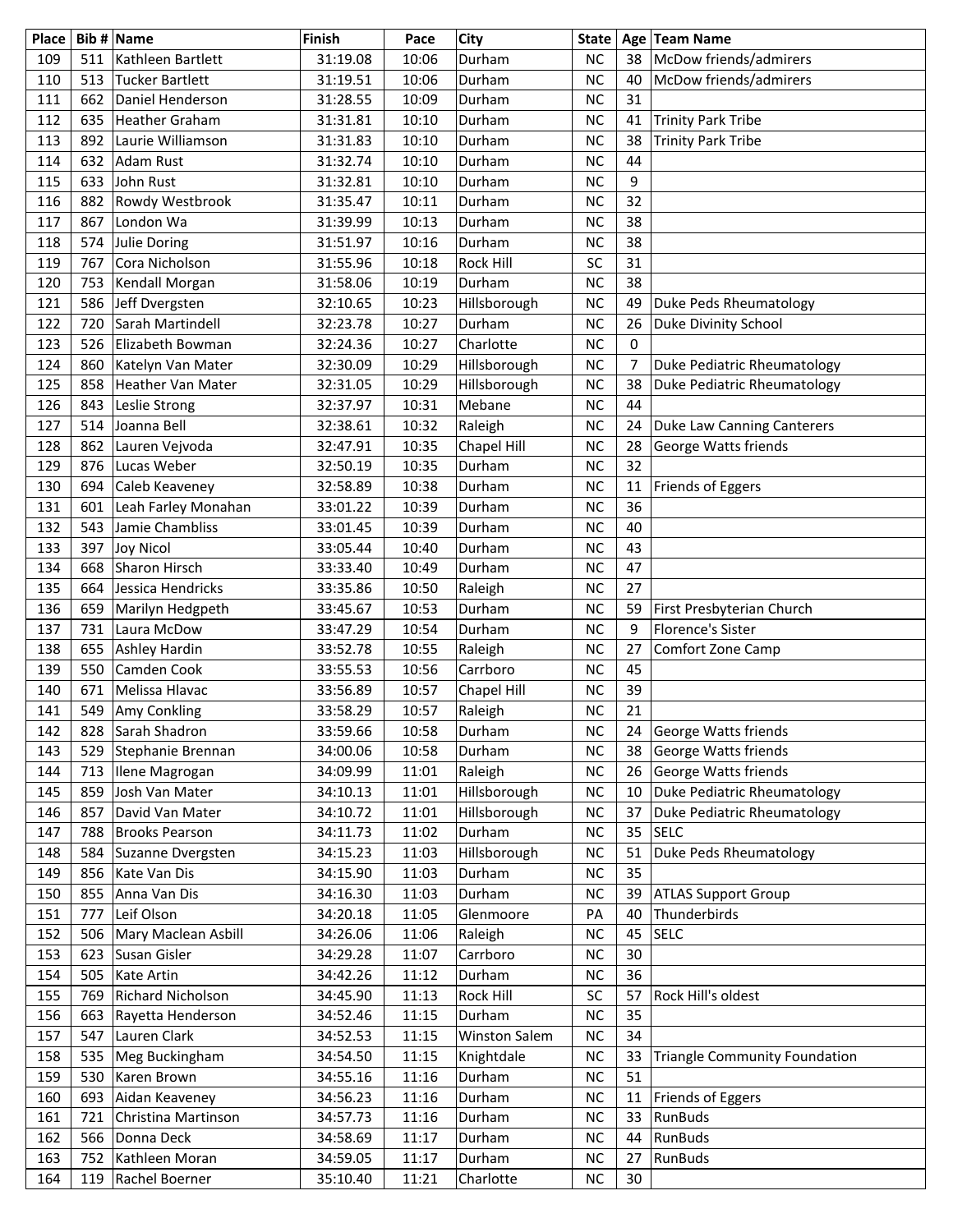| Place |     | Bib # $\vert$ Name       | <b>Finish</b> | Pace  | City                | <b>State</b> |                | Age Team Name                      |
|-------|-----|--------------------------|---------------|-------|---------------------|--------------|----------------|------------------------------------|
| 165   | 710 | Allison Long             | 35:13.96      | 11:22 | Wilson              | <b>NC</b>    | 24             |                                    |
| 166   | 522 | Frayda Bluestein         | 35:18.13      | 11:23 | Chapel Hill         | <b>NC</b>    | 53             |                                    |
| 167   | 501 | Laurie Abler             | 35:18.74      | 11:23 | Chapel Hill         | <b>NC</b>    | 36             |                                    |
| 168   | 874 | Melissa Watt             | 35:19.30      | 11:24 | Durham              | <b>NC</b>    | 37             |                                    |
| 169   | 794 | Nora Policastro          | 35:20.66      | 11:24 | Durham              | <b>NC</b>    | 52             |                                    |
| 170   | 536 | Kim Buff                 | 35:27.51      | 11:26 | Durham              | <b>NC</b>    | 35             |                                    |
| 171   | 670 | Hailey Hirschman         | 35:31.85      | 11:27 | Chapel Hill         | <b>NC</b>    | 8              |                                    |
| 172   | 669 | Caitlin Hirschman        | 35:32.65      | 11:28 | Chapel Hill         | <b>NC</b>    | 41             |                                    |
| 173   | 509 | Lib Avery                | 35:38.19      | 11:30 | Raleigh             | <b>NC</b>    | 16             | State Girls                        |
| 174   | 508 | Elle Avery               | 35:41.19      | 11:31 | Raleigh             | <b>NC</b>    | 17             | State Girls                        |
| 175   | 507 | Elle Avery               | 35:41.31      | 11:31 | Raleigh             | <b>NC</b>    | 44             | State Girls                        |
| 176   | 567 | Lesa DePeal              | 35:45.23      | 11:32 | Durham              | <b>NC</b>    | 44             | <b>RunBuds</b>                     |
| 177   | 504 | Margaret Alexander       | 35:46.34      | 11:32 | Gaithersburg        | <b>MD</b>    | 54             | <b>UNC Law School</b>              |
| 178   | 790 | Lauren Perdue            | 35:46.45      | 11:32 | Durham              | <b>NC</b>    | 24             |                                    |
| 179   | 722 | Josh McCall              | 35:46.75      | 11:32 | Durham              | <b>NC</b>    | 32             |                                    |
| 180   | 736 | Solomon McDow            | 35:49.23      | 11:33 | Bexley              | OH           | $\overline{7}$ | Florence's Dozens of Cousins       |
| 181   | 889 | Ellie Wileman            | 35:52.83      | 11:34 | Hillsborough        | <b>NC</b>    | 7              | Duke Pediatric Rheumatology        |
| 182   | 648 | Heidi Hall               | 35:56.81      | 11:35 | Cornelius           | <b>NC</b>    | 27             | Duke Pediatric Rheumatology        |
| 183   | 711 | Regis Lyons              | 36:02.19      | 11:37 | Durham              | <b>NC</b>    | 69             |                                    |
| 184   | 814 | Sandra Rodriguez         | 36:18.32      | 11:43 | Chapel Hill         | <b>NC</b>    | 43             |                                    |
| 185   | 696 | Eileen Keaveney          | 36:18.82      | 11:43 | Durham              | <b>NC</b>    | 46             | Friends of Eggers                  |
| 186   | 616 | Mary Margaret Fulk       | 36:22.31      | 11:44 | Durham              | <b>NC</b>    | 27             | PBMT Pretty in Pink                |
| 187   | 545 | <b>Rosalind Cheetham</b> | 36:26.20      | 11:45 | Chapel Hill         | <b>NC</b>    | 55             |                                    |
| 188   | 797 | Jeanie Presto            | 36:40.19      | 11:50 | Rock Hill           | SC           | 68             | Rock Hill's oldest                 |
| 189   | 571 | Gwendolyn Dilworth       | 36:52.65      | 11:54 | Durham              | <b>NC</b>    | 15             |                                    |
| 190   | 548 | <b>Bill Comfort</b>      | 36:52.73      | 11:54 | Kirkwood            | <b>MO</b>    | 50             |                                    |
| 191   | 537 | Caryn Byrd               | 36:56.06      | 11:55 | Durham              | <b>NC</b>    | 49             |                                    |
| 192   | 641 | Maggie Gumbinner         | 37:00.31      | 11:56 | Washington          | DC           | 39             |                                    |
| 193   | 617 | Minna Fullenkamp         | 37:00.75      | 11:56 | Durham              | <b>NC</b>    | 9              | George Watts friends               |
| 194   | 871 | Meredith Wall            | 37:13.45      | 12:00 | Carrboro            | <b>NC</b>    | 9              | <b>UNC School of Government</b>    |
| 195   | 714 | Susan Magrogan           | 37:19.46      | 12:02 | Raleigh             | <b>NC</b>    | 23             | George Watts friends               |
| 196   | 870 | Aimee Wall               | 37:24.71      | 12:04 | Carrboro            | <b>NC</b>    | 41             | <b>UNC School of Government</b>    |
| 197   | 824 | Chelse Sanborn           | 37:31.36      | 12:06 | Durham              | <b>NC</b>    | 32             | PBMT Pretty in Pink                |
| 198   | 823 | Nidhi Sachdeva           | 37:39.58      | 12:09 | Chapel Hill         | ΝC           | 29             |                                    |
| 199   | 610 | Libby Flowe              | 37:42.39      | 12:10 | Durham              | <b>NC</b>    | 8              | George Watts friends               |
| 200   | 820 | <b>Chris Rumsey</b>      | 37:46.58      | 12:11 | <b>Indian Trail</b> | <b>NC</b>    | 17             | Duke Pediatric Rheumatology        |
| 201   | 812 | Munroe Robinson          | 38:10.96      | 12:19 | Rock Hill           | SC           | 9              | Oakland Avenue Presbyterian Church |
| 202   | 811 | Mary Scott Robinson      | 38:12.53      | 12:19 | Rock Hill           | SC           | 11             | Oakland Avenue Presbyterian Church |
| 203   | 604 | James Flaig              | 38:25.13      | 12:24 | Raleigh             | <b>NC</b>    | 38             | Genworth                           |
| 204   | 603 | Alison Flaig             | 38:25.32      | 12:24 | Raleigh             | <b>NC</b>    | 35             | Genworth                           |
| 205   | 833 | Rachelle Sorrell         | 38:47.74      | 12:31 | Durham              | NC           | 42             |                                    |
| 206   | 813 | Sarah Wren Robinson      | 38:52.06      | 12:32 | Rock Hill           | SC           | 7              | Oakland Avenue Presbyterian Church |
| 207   | 808 | <b>Billy Robinson</b>    | 38:52.08      | 12:32 | Rock Hill           | SC           | 44             | Oakland Avenue Presbyterian Church |
| 208   | 819 | Malena Rousseau          | 39:04.32      | 12:36 | Chapel Hill         | <b>NC</b>    | 32             |                                    |
| 209   | 680 | Kary Isenhour            | 39:06.80      | 12:37 | Wilmington          | <b>NC</b>    | 28             |                                    |
| 210   | 734 | Maggie McDow             | 39:07.32      | 12:37 | Bexley              | OH           | 12             | Florence's Dozens of Cousins       |
| 211   | 628 | Alice Goldstein-Plesser  | 39:12.64      | 12:39 | Durham              | NC           | 17             | McDow friends/admirers             |
| 212   | 792 | Amy Plesser              | 39:38.48      | 12:47 | Durham              | <b>NC</b>    | 57             | McDow friends/admirers             |
| 213   | 688 | Rosemary Johnson         | 39:46.17      | 12:50 | Durham              | <b>NC</b>    | 30             | <b>RunBuds</b>                     |
| 214   | 579 | Nesly Duquene            | 39:47.33      | 12:50 | Durham              | <b>NC</b>    | 45             | RunBuds                            |
| 215   | 553 | Olivia Gurley            | 39:48.21      | 12:50 | Durham              | <b>NC</b>    | 9              |                                    |
| 216   | 642 | Susan Gurley             | 39:48.56      | 12:50 | Durham              | <b>NC</b>    | 44             | George Watts friends               |
| 217   | 538 | Susannah Cahalan         | 40:24.31      | 13:02 | Jersey City         | NJ           | 28             |                                    |
| 218   | 520 | Eddie Black              | 40:31.43      | 13:04 | Rock Hill           | SC           | 33             | Rock Hill Racy Bunch               |
| 219   | 544 | Jason Chavarria          | 41:05.25      | 13:15 | Durham              | NC           | 23             | Team Sasha                         |
| 220   | 684 | Nellie Jenkins           | 41:18.90      | 13:19 | Columbia            | SC           | 23             |                                    |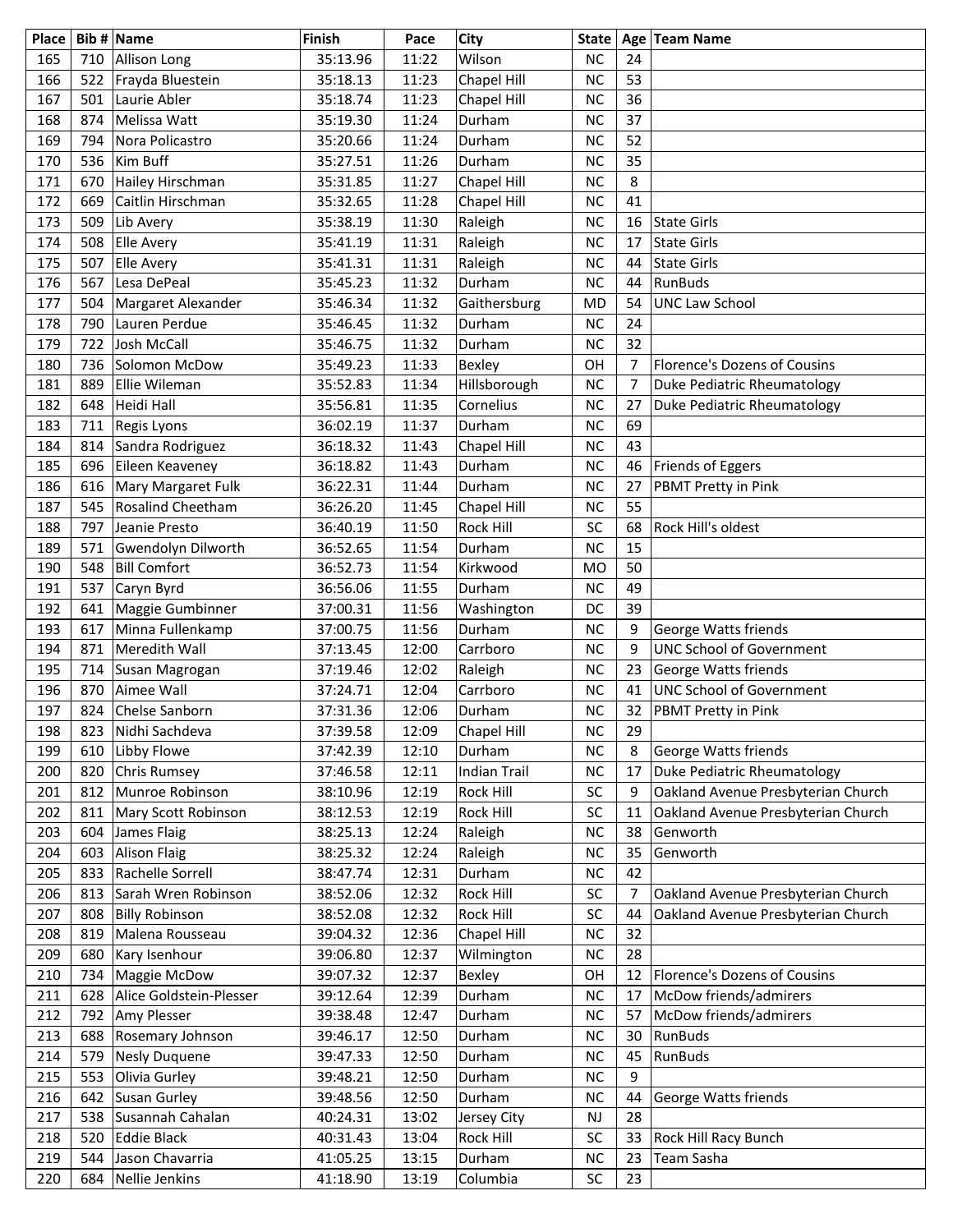| Place |     | Bib # Name              | <b>Finish</b> | Pace  | City                | <b>State</b> |                | Age Team Name                |
|-------|-----|-------------------------|---------------|-------|---------------------|--------------|----------------|------------------------------|
| 221   | 590 | Helen Egger             | 41:30.37      | 13:23 | Durham              | <b>NC</b>    | 52             | Team Sasha                   |
| 222   | 591 | Oliver Egger            | 41:33.67      | 13:24 | Durham              | <b>NC</b>    | 11             | Team Sasha                   |
| 223   | 866 | Tatjana Vujic           | 41:34.23      | 13:25 | Durham              | <b>NC</b>    | 41             |                              |
| 224   | 592 | Rebecca Egger           | 41:35.59      | 13:25 | Durham              | <b>NC</b>    | 21             | Team Sasha                   |
| 225   | 578 | Susan Dunlap            | 41:38.91      | 13:26 | Durham              | <b>NC</b>    | 57             | First Presbyterian Church    |
| 226   | 521 | Natalie Black           | 41:56.79      | 13:32 | Rock Hill           | SC           | 17             | Rock Hill Racy Bunch         |
| 227   | 810 | Mary Katherine Robinson | 41:57.06      | 13:32 | Rock Hill           | SC           | 41             | Davidson College             |
| 228   | 701 | Katherine Kerr          | 41:58.73      | 13:32 | Charlotte           | <b>NC</b>    | 41             |                              |
| 229   | 594 | Lori Elliott            | 42:03.19      | 13:34 | Raleigh             | <b>NC</b>    | 43             | State Girls                  |
| 230   | 593 | Heather Elliott         | 42:03.78      | 13:34 | Raleigh             | <b>NC</b>    | 16             | State Girls                  |
| 231   | 775 | Mary O'Shea             | 42:05.83      | 13:35 | Durham              | <b>NC</b>    | 41             | <b>RunBuds</b>               |
| 232   | 774 | Bill O'Shea             | 42:06.00      | 13:35 | Durham              | <b>NC</b>    | 49             | <b>RunBuds</b>               |
| 233   | 702 | Karen Kirchof           | 42:06.29      | 13:35 | Hillsborough        | <b>NC</b>    | 59             |                              |
| 234   | 850 | Subi Tallmadge          | 42:09.36      | 13:36 | Durham              | <b>NC</b>    | 6              |                              |
| 235   | 772 | Michelle Nowlin         | 42:09.58      | 13:36 | Durham              | <b>NC</b>    | 47             |                              |
| 236   | 631 | Lennox Goslin           | 42:19.26      | 13:39 | Durham              | <b>NC</b>    | 8              |                              |
| 237   | 630 | Lauren Goslin           | 42:19.66      | 13:39 | Durham              | <b>NC</b>    | 38             |                              |
| 238   | 681 | Jacob Jackson           | 42:22.51      | 13:40 | Benson              | <b>NC</b>    | 10             | Team Ellen Whittington       |
| 239   | 683 | Nell Jenkins            | 42:24.41      | 13:41 | Columbia            | SC           | 63             |                              |
| 240   | 609 | Eva Flowe               | 42:33.83      | 13:44 | Durham              | <b>NC</b>    | 10             | George Watts friends         |
| 241   | 611 | Mollie Flowe            | 42:34.34      | 13:44 | Durham              | <b>NC</b>    | 40             | George Watts friends         |
| 242   | 700 | Joy Kerner              | 42:59.87      | 13:52 | Durham              | <b>NC</b>    | 50             |                              |
| 243   | 715 | Rebecca Maher           | 43:14.11      | 13:57 | Durham              | <b>NC</b>    | 58             |                              |
| 244   | 613 | Jocelyn Friedman        | 43:16.04      | 13:57 | Durham              | <b>NC</b>    | 34             | <b>Easley Eagles</b>         |
| 245   | 581 | Kathleen DuVal          | 43:18.02      | 13:58 | Durham              | <b>NC</b>    | 43             | George Watts friends         |
| 246   | 582 | Quentin DuVal-Smith     | 43:18.03      | 13:58 | Durham              | <b>NC</b>    | 8              | George Watts friends         |
| 247   | 627 | Laura Gold              | 44:18.70      | 14:17 | Chapel Hill         | <b>NC</b>    | 46             | <b>Team Gold Hand</b>        |
| 248   | 653 | Debbie Hand             | 44:18.72      | 14:17 | Chapel Hill         | <b>NC</b>    | 43             | Team Gold Hand               |
| 249   | 697 | Ashley Kegley           | 44:20.18      | 14:18 | Wytheville          | VA           | 27             | <b>Goff Family</b>           |
| 250   | 846 | Nathan Swanson          | 44:20.47      | 14:18 | Durham              | <b>NC</b>    | 54             |                              |
| 251   | 766 | Brenda Nicholson        | 44:33.46      | 14:22 | Rock Hill           | SC           | 58             | Rock Hill's oldest           |
| 252   | 834 | Abraham Sousa           | 44:35.18      | 14:23 | Durham              | <b>NC</b>    | 4              |                              |
| 253   | 835 | E. Sousa                | 44:35.26      | 14:23 | Durham              | <b>NC</b>    | 6              |                              |
| 254   | 837 | Sara Sousa              | 44:35.35      | 14:23 | Durham              | ΝC           | 41             |                              |
| 255   | 836 | <b>Greg Sousa</b>       | 44:37.48      | 14:24 | Durham              | <b>NC</b>    | 43             |                              |
| 256   | 640 | Jeff Gumbinner          | 45:35.59      | 14:42 | Washington          | DC           | 42             | Florence's Dozens of Cousins |
| 257   | 639 | Ella Gumbinner          | 45:35.93      | 14:42 | Washington          | DC           | $\overline{7}$ |                              |
| 258   | 771 | Abigail Norris Turner   | 45:37.51      | 14:43 | Bexley              | OH           | 37             | Florence's Dozens of Cousins |
| 259   | 877 | Allison Weinstein       | 45:38.46      | 14:43 | Chapel Hill         | <b>NC</b>    | 24             | <b>UNC School Psychology</b> |
| 260   | 596 | Marisa Enrico           | 45:38.50      | 14:43 | Carrboro            | <b>NC</b>    | 27             | <b>UNC School Psychology</b> |
| 261   | 861 | Lucas Van Mater         | 45:46.98      | 14:46 | Hillsborough        | NC           | $\overline{4}$ | Duke Pediatric Rheumatology  |
| 262   | 652 | Linda Hall              | 45:51.45      | 14:47 | <b>Indian Trail</b> | <b>NC</b>    | 49             | Duke Pediatric Rheumatology  |
| 263   | 789 | Meredith Pendry         | 45:54.35      | 14:48 | Winston-Salem       | <b>NC</b>    | 20             |                              |
| 264   | 854 | <b>Derek Tuttle</b>     | 45:54.69      | 14:48 | Winston-Salem       | NC           | 20             |                              |
| 265   | 647 | Amy Hall                | 45:55.71      | 14:49 | Glen Allen          | VA           | 30             | Duke Pediatric Rheumatology  |
| 266   | 869 | Wendy Walker            | 46:30.02      | 15:00 | Durham              | <b>NC</b>    | 27             | Team Sasha                   |
| 267   | 868 | <b>Ben Walker</b>       | 46:30.12      | 15:00 | Durham              | <b>NC</b>    | 28             | Team Sasha                   |
| 268   | 799 | Jane Preyer             | 46:41.44      | 15:04 | Chapel Hill         | <b>NC</b>    | 59             | Environmental Defense Fund   |
| 269   | 651 | Joseph Hall             | 46:45.90      | 15:05 | Glen Allen          | VA           | 33             | Duke Pediatric Rheumatology  |
| 270   | 649 | John Hall               | 46:46.18      | 15:05 | <b>Indian Trail</b> | <b>NC</b>    | 70             | Duke Pediatric Rheumatology  |
| 271   | 816 | Samantha Rooney         | 47:17.54      | 15:15 | Raleigh             | <b>NC</b>    | 26             |                              |
| 272   | 646 | Stanley Halka           | 47:17.87      | 15:15 | Raleigh             | <b>NC</b>    | 26             |                              |
| 273   | 838 | Jadie Sperling          | 47:18.83      | 15:15 | Durham              | <b>NC</b>    | 8              |                              |
| 274   | 804 | Shamieka Rhinehart      | 47:20.80      | 15:16 | Durham              | <b>NC</b>    | 38             | <b>RunBuds</b>               |
| 275   | 751 | Dana Moore              | 47:21.44      | 15:16 | Durham              | <b>NC</b>    | 38             | RunBuds                      |
| 276   | 667 | Kathryn Herzog          | 47:38.48      | 15:22 | Durham              | NC           | 51             |                              |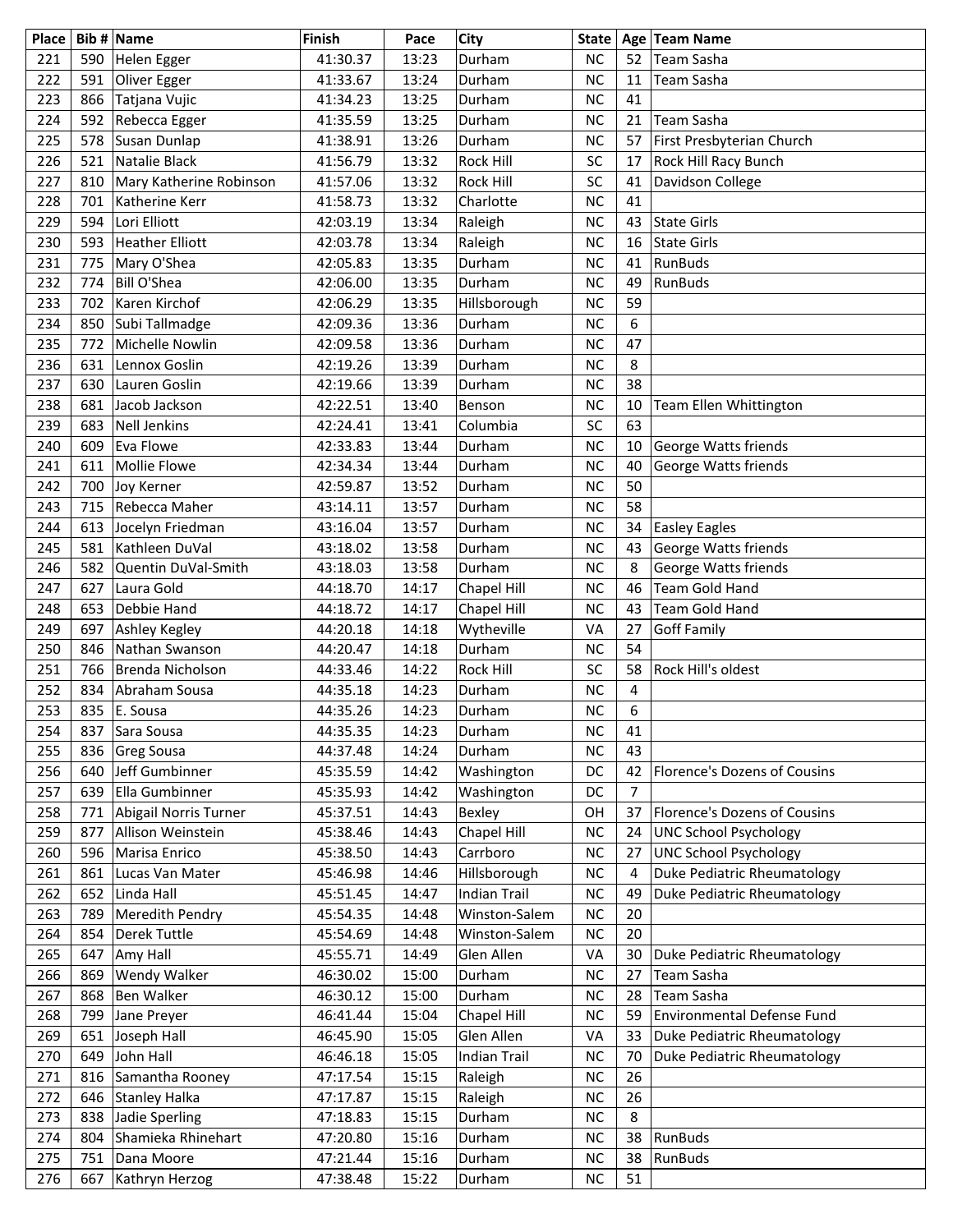| Place |     | Bib # Name            | <b>Finish</b> | Pace  | City             | <b>State</b> |              | Age Team Name                       |
|-------|-----|-----------------------|---------------|-------|------------------|--------------|--------------|-------------------------------------|
| 277   | 570 | Spence Dickinson      | 48:29.19      | 15:38 | Chapel Hill      | <b>NC</b>    | 64           | <b>Team Spence</b>                  |
| 278   | 695 | David Keaveney        | 48:31.75      | 15:39 | Durham           | <b>NC</b>    | 55           | Friends of Eggers                   |
| 279   | 602 | Heather Ferguson      | 48:55.11      | 15:47 | Chapel Hill      | <b>NC</b>    | 51           |                                     |
| 280   | 853 | Jennifer Thompson     | 48:55.98      | 15:47 | Chapel Hill      | <b>NC</b>    | 50           |                                     |
| 281   | 687 | Rae Johnson           | 49:26.01      | 15:57 | Carrboro         | <b>NC</b>    | 60           | <b>SELC</b>                         |
| 282   | 561 | Amy Cummings          | 49:40.64      | 16:01 | Durham           | <b>NC</b>    | 38           |                                     |
| 283   | 682 | Natasha Jackson       | 49:49.04      | 16:04 | Benson           | <b>NC</b>    | 36           | Team Ellen Whittington              |
| 284   | 699 | Carter Kegley         | 49:57.05      | 16:07 | Wytheville       | VA           | 9            | <b>Goff Family</b>                  |
| 285   | 698 | <b>Bradley Kegley</b> | 49:58.21      | 16:07 | Wytheville       | VA           | 33           | <b>Goff Family</b>                  |
| 286   | 576 | Jo Drummond           | 50:19.09      | 16:14 | Raleigh          | <b>NC</b>    | 59           | Genworth                            |
| 287   | 577 | Mark Drummond         | 50:20.08      | 16:14 | Raleigh          | <b>NC</b>    | 60           | Genworth                            |
| 288   | 656 | Caroline Hays         | 50:30.03      | 16:17 | Durham           | <b>NC</b>    | 10           | Duke Pediatric Rheumatology         |
| 289   | 709 | Laura Lewandowski     | 50:30.31      | 16:17 | Durham           | <b>NC</b>    | 34           | Duke Pediatric Rheumatology         |
| 290   | 657 | Shawn Hays            | 50:32.58      | 16:18 | Durham           | <b>NC</b>    | 41           | Duke Pediatric Rheumatology         |
| 291   | 638 | <b>Bea Gumbinner</b>  | 50:42.14      | 16:21 | Washington       | DC           | 6            | Florence's Dozens of Cousins        |
| 292   | 735 | Mary McDow            | 50:42.51      | 16:21 | <b>Rock Hill</b> | SC           | 67           |                                     |
| 293   | 778 | Jim Orlopp            | 50:44.90      | 16:22 | Durham           | <b>NC</b>    | 50           |                                     |
| 294   | 779 | <b>Sherry Orlopp</b>  | 50:44.92      | 16:22 | Durham           | <b>NC</b>    | 50           | Duke Pediatric PT & OT              |
| 295   | 730 | Franklin McDow        | 51:26.98      | 16:35 | Bexley           | OH           | 9            | <b>Florence's Dozens of Cousins</b> |
| 296   | 686 | Michael Johnson       | 52:14.78      | 16:51 | Carrboro         | <b>NC</b>    | 59           | <b>SELC</b>                         |
| 297   | 672 | Lisa Hollans          | 52:26.51      | 16:55 | Auburn           | <b>AL</b>    | 51           | Gone with the wind                  |
| 298   | 605 | Kathryn Fleming       | 52:27.89      | 16:55 | Baltimore        | <b>MD</b>    | 24           | Gone with the wind                  |
| 299   | 606 | Lauren Fleming        | 52:28.53      | 16:55 | Auburn           | AL           | 16           | Gone with the wind                  |
| 300   | 845 | Maria Susann          | 52:45.82      | 17:01 | Chapel Hill      | <b>NC</b>    | 40           | Friends of Durham VA Cardiology     |
| 301   | 842 | Katie Stoudemire      | 54:35.03      | 17:36 | Durham           | <b>NC</b>    | 31           | <b>Green River Preserve</b>         |
| 302   | 678 | <b>Andrew Hutson</b>  | 55:05.87      | 17:46 | Durham           | <b>NC</b>    | 38           | <b>Environmental Defense Fund</b>   |
| 303   | 679 | Meaghan Hutson        | 55:05.92      | 17:46 | Durham           | <b>NC</b>    | 33           |                                     |
| 304   | 739 | Kelly McGuire         | 56:19.46      | 18:10 | Hillsborough     | <b>NC</b>    | 14           | <b>Team Spence</b>                  |
| 305   | 515 | Ila Meredith Berkley  | 56:19.66      | 18:10 | Chapel Hill      | <b>NC</b>    | 48           | <b>Team Spence</b>                  |
| 306   | 738 | Ema McGuire           | 57:53.46      | 18:40 | Hillsborough     | <b>NC</b>    | 52           | <b>Team Spence</b>                  |
| 307   | 673 | Cathie Hopkins        | 58:01.37      | 18:43 | Rock Hill        | SC           | 66           | Oakland Avenue Presbyterian         |
| 308   | 674 | <b>Robert Hopkins</b> | 58:07.97      | 18:45 | Rock Hill        | SC           | 70           | Oakland Avenue Presbyterian         |
| 309   | 758 | <b>Robert Moss</b>    | 58:32.17      | 18:53 | Rock Hill        | SC           | 71           | Oakland Avenue Presbyterian Church  |
| 310   |     | 757   Mary Moss       | 58:32.36      | 18:53 | Rock Hill        | SC           | 68           | Oakland Avenue Presbyterian Church  |
| 311   | 809 | Jaime Robinson        | 58:35.40      | 18:54 | Pineville        | <b>NC</b>    | 36           | <b>NSOE</b> alums                   |
| 312   | 817 | Chuck Rouse           | 58:35.91      | 18:54 | Raleigh          | NC           | 49           | <b>NSOE</b> alums                   |
| 313   | 658 | Jennifer Heard        | 58:36.37      | 18:54 | Raleigh          | <b>NC</b>    | 39           |                                     |
| 314   | 818 | <b>Ruth Rouse</b>     | 58:37.45      | 18:55 | Raleigh          | <b>NC</b>    | 50           | NSOE alums                          |
| 315   | 780 | Ilana Osten           | 58:40.86      | 18:55 | Chapel Hill      | <b>NC</b>    | 33           | Duke Pediatric PT & OT              |
| 316   | 831 | Christie Smith        | 58:43.75      | 18:56 | Durham           | <b>NC</b>    | 37           | PBMT Pretty in Pink                 |
| 317   | 847 | Caroline Sweezy       | 58:43.75      | 18:56 | Raleigh          | <b>NC</b>    | 31           | PBMT Pretty in Pink                 |
| 318   | 599 | Laurie Evans          | 58:53.53      | 18:59 | Chapel Hill      | <b>NC</b>    | 57           |                                     |
| 319   | 540 | Dawn Carsey           | 58:53.68      | 18:59 | Chapel Hill      | <b>NC</b>    | 47           | First Presbyterian Church           |
| 320   | 897 | Danielle Wyant        | 59:01.66      | 19:02 | Durham           | <b>NC</b>    | 34           | <b>Duke Pediatric Neurology</b>     |
| 321   | 896 | Benjamin Wyant        | 59:01.96      | 19:02 | Durham           | NC           | $\mathbf{1}$ | <b>Duke Pediatric Neurology</b>     |
| 322   | 898 | Victor Wyant          | 59:07.10      | 19:04 | Durham           | <b>NC</b>    | 34           | <b>Duke Pediatric Neurology</b>     |
| 323   | 865 | Susanna Vernon        | 59:15.67      | 19:07 | Chapel Hill      | NC           | 5            |                                     |
| 324   | 864 | Patrick Vernon        | 59:15.91      | 19:07 | Chapel Hill      | <b>NC</b>    | 46           |                                     |
| 325   | 822 | <b>Julie Russell</b>  | 59:27.98      | 19:11 | Chapel Hill      | <b>NC</b>    | 39           |                                     |
| 326   | 863 | Kate Vernon           | 59:45.06      | 19:16 | Chapel Hill      | <b>NC</b>    | 3            |                                     |
| 327   | 704 | Kathryn Krahenbuhl    | 1:00:05.53    | 19:23 | Durham           | <b>NC</b>    | 58           | McDow friends/admirers              |
| 328   | 786 | Kathy Parkins         | 1:00:05.77    | 19:23 | Durham           | <b>NC</b>    | 61           | First Presbyterian Church           |
| 329   | 690 | Corey Amons           | 1:00:05.78    | 19:23 | Durham           | NC           | 16           |                                     |
| 330   | 821 | <b>Holly Russell</b>  | 1:00:23.80    | 19:29 | Chapel Hill      | <b>NC</b>    | 56           | Team Sasha                          |
| 331   | 803 | Donald Reid           | 1:00:24.53    | 19:29 | Chapel Hill      | <b>NC</b>    | 60           | Team Sasha                          |
| 332   | 626 | Quinn Goff            | 1:00:29.33    | 19:31 | Charlotte        | <b>NC</b>    | 31           |                                     |